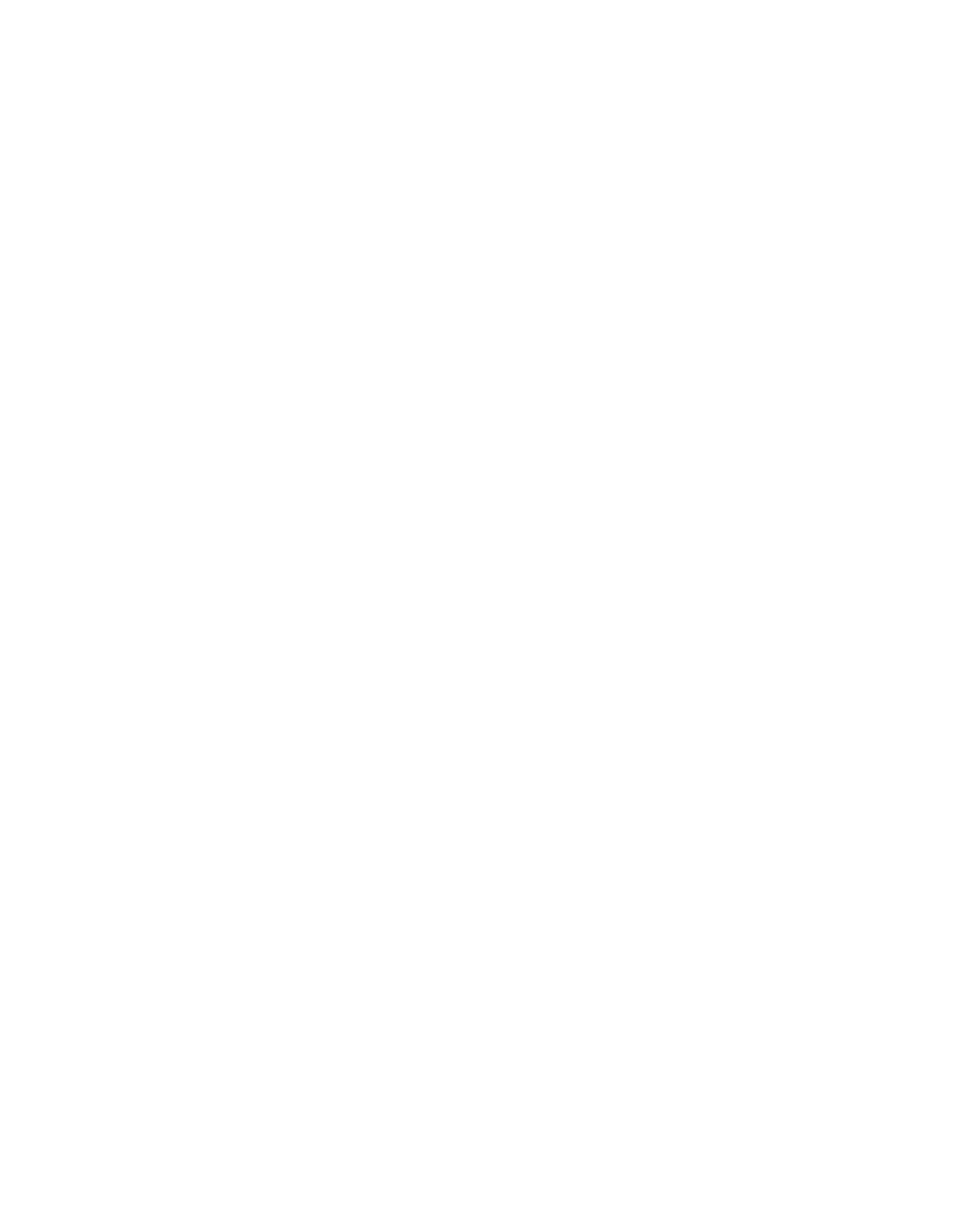model theory is presented in detail, and the predictions from the model are compared to experimental data for a radiation crosslinked UHMWPE material.

## **2. Experimental Data**

To guide the material model development we used existing experimental data for a crosslinked UHMWPE that was gamma radiation crosslinked at a dose of 100 kGy. The full details of the UHMWPE material and the experimental testing can be found elsewhere (Bergström et al., 2002); however, a brief summary of the experimental procedure and data are summarized here. The specimens were machined from ram-extruded GUR 1050 (Kurtz *et al.*, 2002), and then heat treated at  $110^{\circ}$ C for 2 hours. The test specimens had a degree of crystallinity of 61%.

The material was tested in uniaxial tension, uniaxial compression, uniaxial cyclic loading, and in biaxial punch loading. The uniaxial tension tests were performed on dogbone-shaped specimens with a diameter of 10 mm in the gauge section and a gauge length of 25 mm. The tension specimens were deformed in displacement control using different applied engineering strain rates to final failure. All tests were performed at room temperature. A non-contact video extensometer was used to measure the uniaxial strain by tracking the displacement of two surface marks in the gauge section of the specimen. The uniaxial compression experiments were performed on test specimens with a diameter of 10 mm and a height of 15 mm. The specimens were uniaxially compressed at constant engineering strain rate. The experiments were performed at room temperature. A compressometer spanning the parallel test platens was used to measure the axial strain. The test platens were polished and lubricated with liquid soap to minimize frictional end effects. No barreling of the test specimens was observed in the compression experiments. In all uniaxial experiments, the true stress and true strain histories were calculated from the raw force-displacement data assuming a homogeneous constant volume deformation. The results from the uniaxial testing are summarized in Figures 1a and 1b. These figures show that UHMWPE is almost linear elastic for strains less than 0.01, and then starts to undergo distributed yielding until the onset of large-scale yielding at a true strain of 0.05. As the applied strain continues to increase the material gradually stiffens due to the entropic resistance created by the deformation induced molecular orientation. The true stress response is almost symmetrical between tension and compression for true strains up to 0.5. The figures also show that the material is relatively weakly strain-rate dependent.

In addition to the uniaxial experimental tests, a third set of experiments were performed on penny-shaped specimens with a diameter of 6.4 mm, and thickness of 0.5 mm. In these tests the specimens were loaded in displacement control using a hemispherical punch head with a diameter of 0.254 mm moving at a constant rate of 0.5 mm/min. The punch experiments were performed at room temperature according to ASTM F2183 (2002). Figure 2a shows a FE representation of the experimental setup, and Figure 2b shows the measured force-displacement response. This figure shows that the force-displacement behavior is almost linear up to a punch displacement of about 1.7 mm. The non-linearity in the forcedisplacement data that is introduced at this point is created by biaxial necking that causes the specimen to become thinner in a circumferential region. As the deformation increases the material strain hardens until final failure occurs at about 2.4 mm punch displacement.

All uniaxial and small punch tests were performed on 5 different specimens. The variability in the stress (force) between the repeated tests was less than 5%, and the experimental results that are presented here are the median stress-strain curve for each condition.

## **3. Constitutive Model**

The material response summarized in the previous section can be captured using a three network representation. The three-network model consists of three parts, or molecular networks, acting in parallel, see the rheological representation in Figure 3b. In this model the initial viscoplastic response is captured using two separate energy activation mechanisms corresponding to amorphous and semicrystalline domains, and the large strain response is controlled by entropic resistance, see Figure 3a.

In this model framework the deformation gradient acting on network *A* is multiplicatively decomposed into elastic and viscoplastic components:  $\mathbf{F} = \mathbf{F}_A^e \mathbf{F}_A^v$ . The Cauchy stress acting on network *A* is given by a temperature-dependent version of the eight-chain model (Arruda and Boyce, 1993; Bergström and Boyce, 2000):

$$
\sigma_A = \frac{\mu_A}{J_A^e \overline{\lambda_A^{e*}}} \left[ 1 + \frac{\theta - \theta_0}{\hat{\theta}} \right] \frac{\mathcal{L}^{-1} \left( \overline{\lambda_A^{e*}} / \lambda_L \right)}{\mathcal{L}^{-1} (1/\lambda_L)} \operatorname{dev} \left[ \mathbf{b}_A^{e*} \right] + \kappa (J_A^e - 1) \mathbf{1},\tag{1}
$$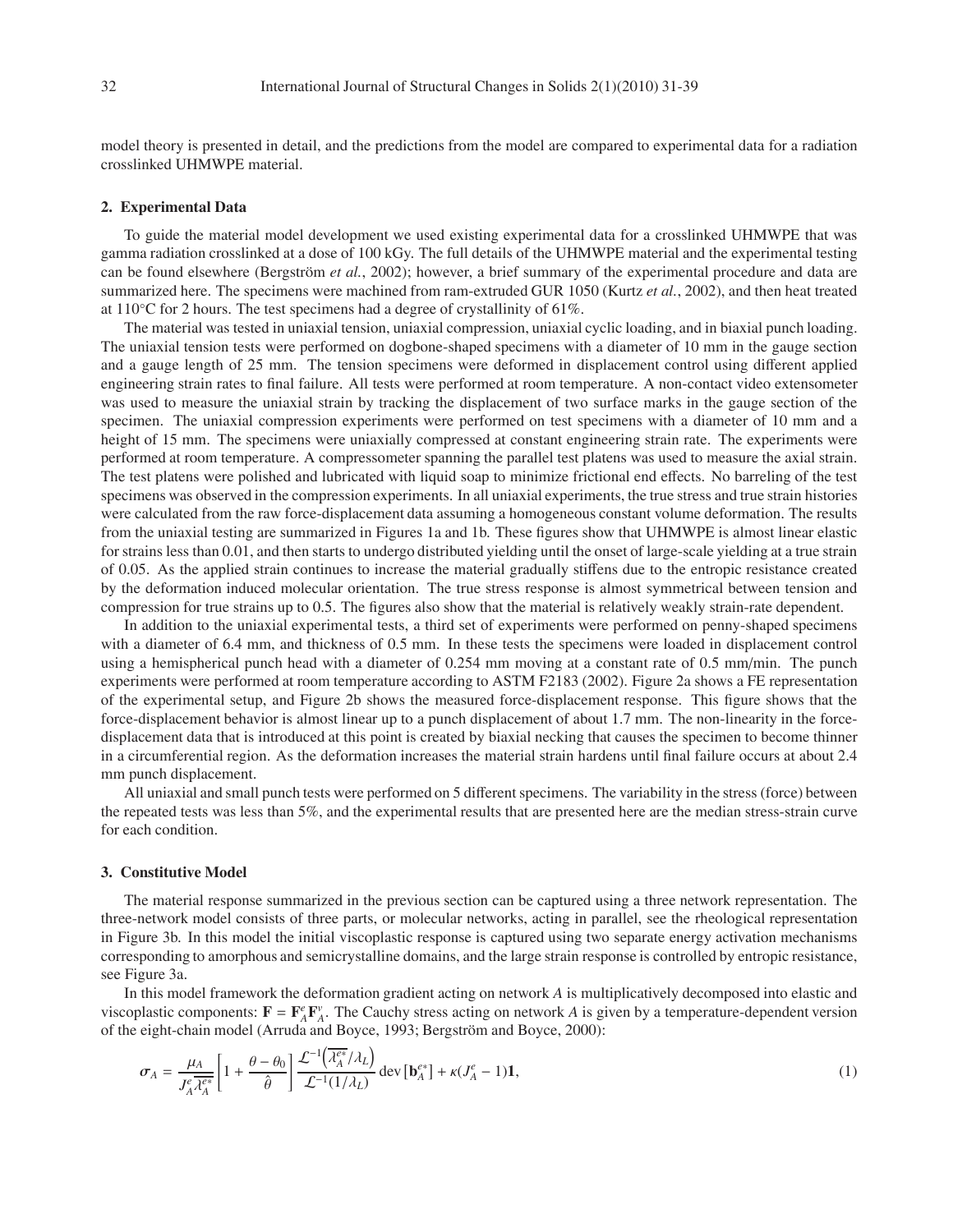

Figure 1: Experimental data for UHMWPE in uniaxial tension, compression, and cyclic loading. All experiments were performed at room temperature.

where  $J_A^e = \det[\mathbf{F}_A^e]$ ,  $\mu_A$  is the initial shear modulus,  $\lambda_L$  is the chain locking stretch,  $\theta$  is the current temperature,  $\theta_0$  is a reference temperature,  $\hat{\theta}$  is a material parameter specifying the temperature response of the stiffness,  $\mathbf{b}_{A}^{e*} = (J_{A}^{e})^{-2/3} \mathbf{F}_{A}^{e} (\mathbf{F}_{A}^{e})^{\top}$ is the Cauchy-Green deformation tensor,  $\overline{\lambda_A^{e*}} = (\text{tr}[\mathbf{b}_A^{e*}]/3)^{1/2}$  is the effective chain stretch based on the eight-chain topology assumption (Arruda and Boyce, 1993),  $\mathcal{L}^{-1}(x)$  is the inverse Langevin function, where  $\mathcal{L}(x) = \coth(x) - 1/x$ , and  $\kappa$  is the bulk modulus. The temperature dependence can be further tailored by using normalized modulus data for different temperatures obtained from, for example, dynamic mechanical analysis (DMA).

The viscoelastic deformation gradient acting on network *B* is also decomposed into elastic and viscoplastic parts:  $\mathbf{F} = \mathbf{F}_B^e \mathbf{F}_B^v$ . The Cauchy stress acting on network *B* is obtained from the same eight-chain network representation that was used for network *A*:

$$
\sigma_B = \frac{\mu_B}{J_B^e \overline{\lambda_B^{es}}} \left[ 1 + \frac{\theta - \theta_0}{\hat{\theta}} \right] \frac{\mathcal{L}^{-1}(\overline{\lambda_B^{es}}/\lambda_L)}{\mathcal{L}^{-1}(1/\lambda_L)} \text{ dev } [\mathbf{b}_B^{es}] + \kappa (J_B^e - 1) \mathbf{1},\tag{2}
$$

where  $J_B^e = \det[\mathbf{F}_B^e]$ ,  $\mu_B$  is the initial shear modulus,  $\mathbf{b}_B^{e*} = (J_B^e)^{-2/3} \mathbf{F}_B^e(\mathbf{F}_B^e)^\top$  is the Cauchy-Green deformation tensor, and  $\overline{\lambda_B^{e*}}$  =  $(\text{tr}[\mathbf{b}_B^{e*}]/3)^{1/2}$ . In Equation (2), the effective shear modulus is taken to evolve with plastic strain from an initial value of  $\mu_{Bi}$  to a final value of  $\mu_{Bf}$  according to:

$$
\dot{\mu}_B = -\beta \left[ \mu_B - \mu_{Bf} \right] \cdot \dot{\gamma}_A,\tag{3}
$$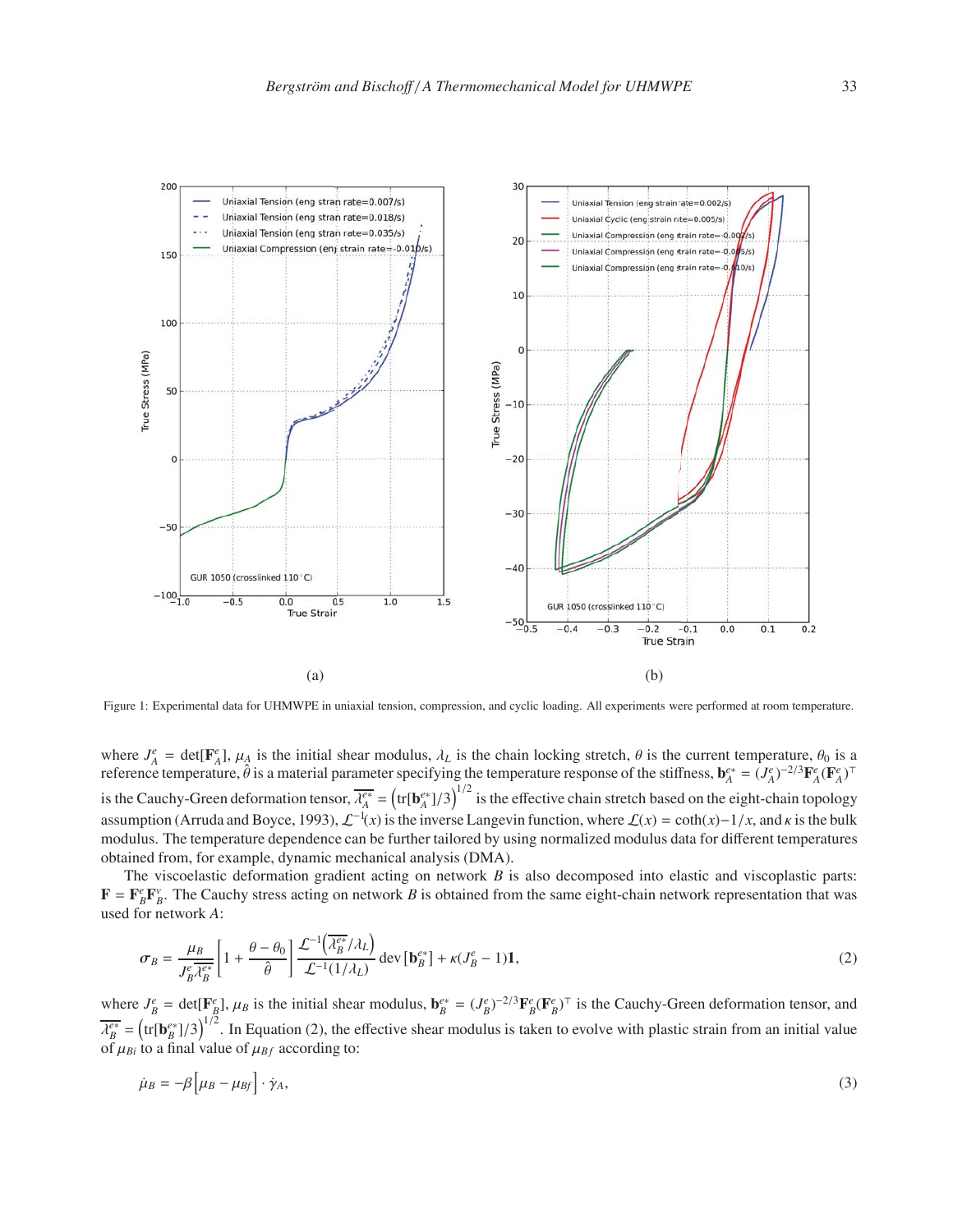

Figure 2: (a) Finite element representation of the experimental punch test. The simulation was performed using Abaqus/Standard with 550 CAX6MH elements. (b) Experimental data for UHMWPE in small punch loading. The experiment was performed at room temperature.

where  $\dot{\gamma}_A$  is the viscoplastic flow rate to be defined in Equation (5). By evolving the stiffness with plastic strain the model is able to capture the evolution from initial yielding to large scale flow.

The Cauchy stress acting on network  $C$  is given by the eight-chain model with first order  $I_2$  dependence<sup>1</sup>:

$$
\sigma_C = \frac{1}{1+q} \left\{ \frac{\mu_C}{J\lambda_{chain}} \left[ 1 + \frac{\theta - \theta_0}{\hat{\theta}} \right] \frac{\mathcal{L}^{-1}\left( \frac{\lambda_{chain}}{\lambda_L} \right)}{\mathcal{L}^{-1}\left( \frac{1}{\lambda_L} \right)} \operatorname{dev} \left[ \mathbf{b}^* \right] + \kappa (J-1) \mathbf{1} + q \frac{\mu_c}{J} \left[ I_1^* \mathbf{b}^* - \frac{2I_2^*}{3} \mathbf{I} - (\mathbf{b}^*)^2 \right] \right\},\tag{4}
$$

where  $J = \text{det}[\mathbf{F}]$ ,  $\mu_C$  is the initial shear modulus,  $\mathbf{b}^* = J^{-2/3}\mathbf{F}(\mathbf{F})^\top$  is the Cauchy-Green deformation tensor,  $\lambda_{chain}$  $(tr[\mathbf{b}^*]/3]^{1/2}$ , and *q* controls the magnitude of the *I*<sub>2</sub>-dependence.

In summary, using this framework the total Cauchy stress in the system is given by the sum of the stresses in each network:  $\sigma = \sigma_A + \sigma_B + \sigma_C$ .

To complete the description of the material model framework it is necessary to also specify the rate kinematics. Here, the total velocity gradient of network *A*,  $L = \dot{F}F^{-1}$ , can be decomposed into elastic and viscous components:  $L = L_A^e$  +  $\mathbf{F}_A^e \mathbf{L}_A^v \mathbf{F}_A^{e-1} = \mathbf{L}_A^e + \tilde{\mathbf{L}}_A^v$ , where  $\mathbf{L}_A^v = \dot{\mathbf{F}}_A^v \mathbf{F}_A^{v-1} = \mathbf{D}_A^v + \mathbf{W}_A^v$  and  $\tilde{\mathbf{L}}_A^v = \dot{\mathbf{D}}_A^v + \tilde{\mathbf{W}}_A^v$ . The unloading process relating the deformed state with the intermediate state is not uniquely defined since an arbitrary rigid body rotation of the intermediate state

<sup>&</sup>lt;sup>1</sup>This representation is similar to the Mooney-Rivlin model with non-Gaussian chain statistics.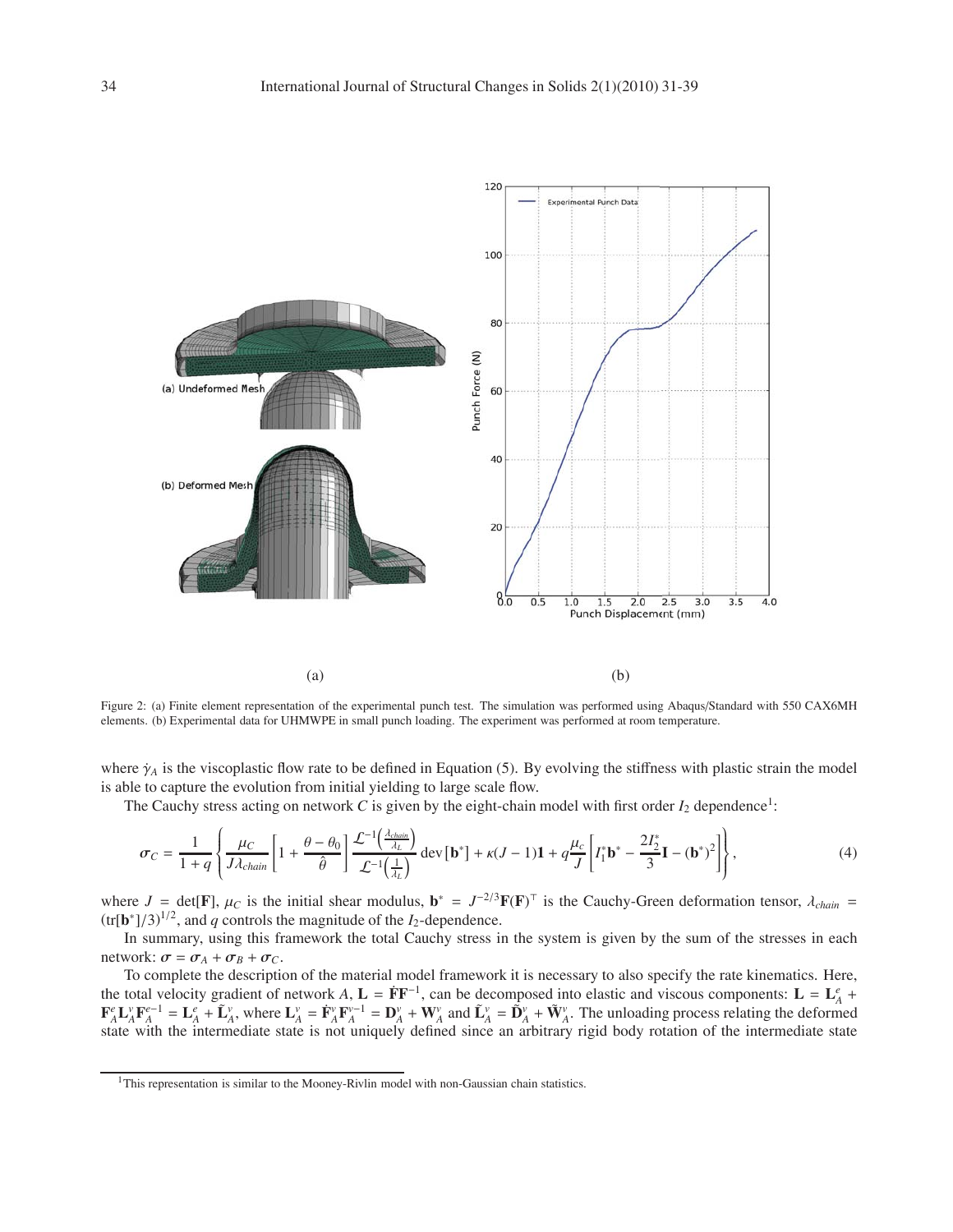

Figure 3: (a) The stress-strain curve is separated into different domains each controlled by different deformation mechanisms. (b) Rheological representation of the constitutive model.

still leaves the state stress free. The intermediate state can be made unique in different ways (Boyce *et al.*, 1989), one particularly convenient way that is used here is to prescribe  $\tilde{W}_A^v = 0$ . This will, in general, result in elastic and inelastic deformation gradients both containing rotations. The rate of viscoplastic flow of network *A* is then constitutively prescribed by  $\tilde{\mathbf{D}}_A^{\nu} = \dot{\gamma}_A \mathbf{N}_A$ . The tensor  $\mathbf{N}_A$  specifies the direction of the driving deviatoric stress of the relaxed configuration convected to the current configuration, and the term  $\gamma_A$  specifies the effective deviatoric flow rate. Noting that  $\sigma_A$  is computed in the loaded configuration, the driving deviatoric stress on the relaxed configuration convected to the current configuration is given by  $\sigma'_{A}$  = dev[ $\sigma_{A}$ ], and by defining an effective stress by the Frobenius norm  $\tau_{A} = ||\sigma'_{A}||_{F} \equiv (\text{tr}[\sigma'_{A}\sigma'_{A}])^{1/2}$ , the direction of the driving deviatoric stress becomes  $N_A = \sigma'_A/\tau_A$ . The effective deviatoric flow rate is given by the power-flow equation:

$$
\dot{\gamma}_A = \dot{\gamma}_0 \cdot \left(\frac{\tau_A}{\hat{\tau}_A + aR(p_A)}\right)^{m_A} \cdot \left(\frac{\theta}{\theta_0}\right)^n,\tag{5}
$$

where  $\dot{\gamma}_0 \equiv 1/s$  is a constant introduced for dimensional consistency,  $p_A = -[(\sigma_A)_{11} + (\sigma_A)_{22} + (\sigma_A)_{33}] / 3$  is the hydrostatic pressure,  $R(x) = (x + |x|)/2$  is the ramp function, and  $\hat{\tau}_A$ , *a*,  $m_A$ , and *n* are specified material parameters. In this framework, the temperature dependence of the flow rate is taken to follow a power law form. In summary, the velocity gradient of the viscoelastic flow of network *A* can be written

$$
\dot{\mathbf{F}}_{A}^{\nu} = \dot{\gamma}_{A} \mathbf{F}_{A}^{e-1} \frac{\text{dev}[\sigma_{A}]}{\tau_{A}} \mathbf{F}.
$$
 (6)

The total velocity gradient of network *B* can be obtained similarly to network *A*. Specifically,  $L = \mathbf{F} \mathbf{F}^{-1}$  can be decomposed into elastic and viscous components:  $\mathbf{L} = \mathbf{L}_B^e + \mathbf{F}_B^e \mathbf{L}_B^v \mathbf{F}_B^{e-1} = \mathbf{L}_B^e + \tilde{\mathbf{L}}_B^v$ , where  $\mathbf{L}_B^v = \dot{\mathbf{F}}_B^v \mathbf{F}_B^{v-1} = \mathbf{D}_B^v + \mathbf{W}_B^v$  and  $\tilde{\mathbf{L}}_B^v = \tilde{\mathbf{D}}_B^v + \tilde{\mathbf{W}}_B^v$ . As for Network A, the intermediate state is specified by taking  $\tilde{\mathbf{W}}_B^v = \mathbf{0}$ . The rate of viscoplastic flow of network *B* is constitutively prescribed by  $\tilde{\mathbf{D}}_B^v = \dot{\gamma}_B \mathbf{N}_B = \frac{dev[\sigma_B]/\tau_B}{v_B}$ , where  $\tau_B = ||\sigma'_B||_F \equiv (\text{tr}[\sigma'_B \sigma'_B])^{1/2}$ . The effective deviatoric flow rate is given by the power-flow equation:

$$
\dot{\gamma}_B = \dot{\gamma}_0 \cdot \left(\frac{\tau_B}{\hat{\tau}_B + aR(p_B)}\right)^{m_B} \cdot \left(\frac{\theta}{\theta_0}\right)^n,\tag{7}
$$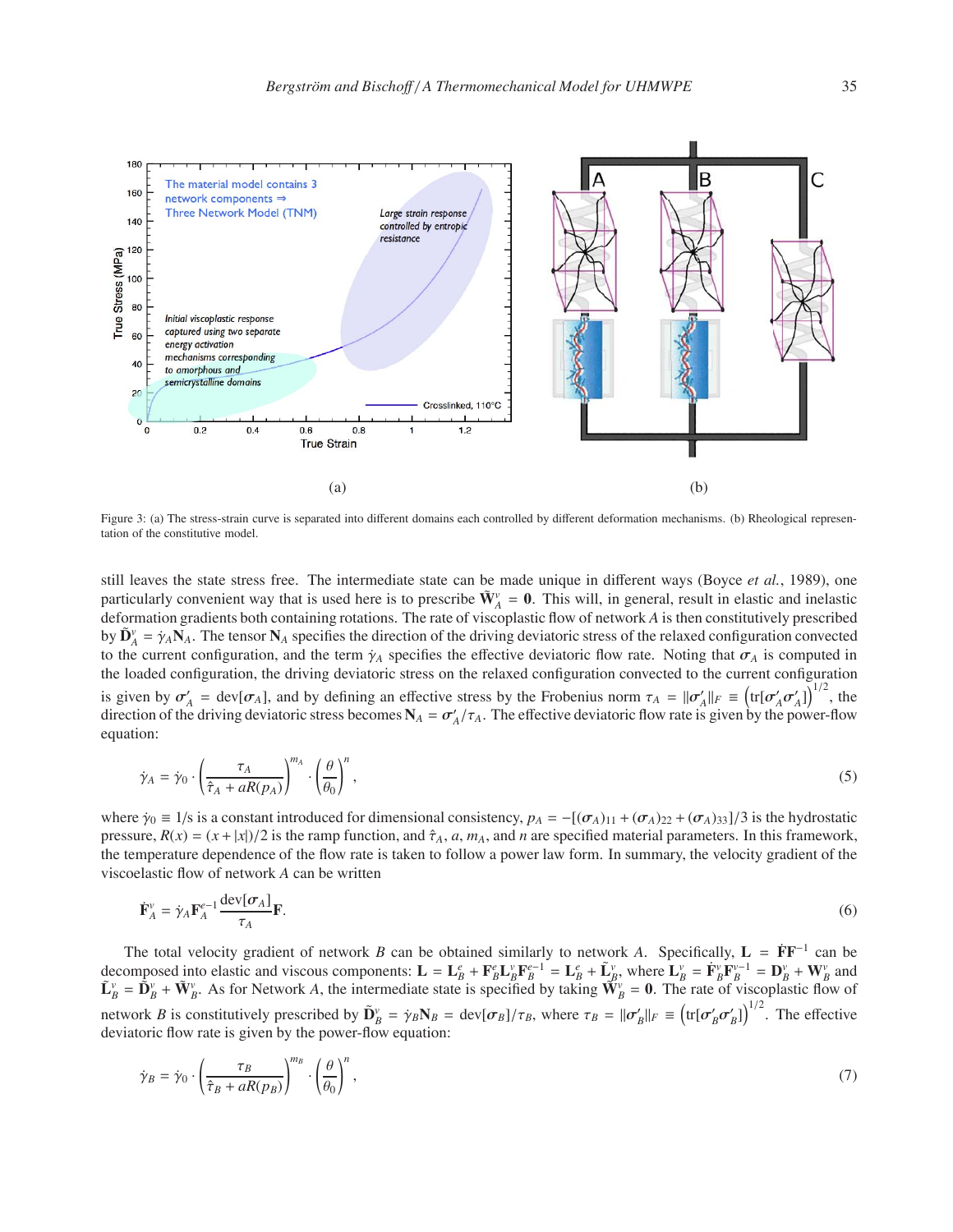| <b>Symbol</b>  | Value    | <b>Description</b>                          |
|----------------|----------|---------------------------------------------|
| $\mu_A$        | 200 MPa  | Shear modulus of network A                  |
| $\lambda_L$    | 3.25     | Locking stretch                             |
| К              | 6000 MPa | Bulk modulus                                |
| $\hat{\tau}_A$ | 3.25 MPa | Flow resistance of network A                |
| $\mathfrak{a}$ | 0.073    | Pressure dependence of flow                 |
| $m_A = m_b$    | 20       | Stress exponential of network A             |
| $\mu_{Bi}$     | 293 MPa  | Initial shear modulus of network B          |
| $\mu_{Bf}$     | 79.1 MPa | Final shear modulus of network B            |
| $\beta$        | 31.9     | Evolution rate of $\mu_B$                   |
| $\hat{\tau}_B$ | 20.1 MPa | Flow resistance of network B                |
| $\mu_C$        | 10.0 MPa | Shear modulus of network C                  |
| q              | 0.23     | Relative contribution of $I_2$ of network C |

Table 1: Material parameters used by the three-network model. The material parameters controlling the temperature dependence have been omitted since all experiments were performed at room temperature.

where  $\dot{\gamma}_0 = 1/s$  is a constant introduced for dimensional consistency,  $p_B = -[(\sigma_B)_{11} + (\sigma_B)_{22} + (\sigma_B)_{33}]/3$  is the hydrostatic pressure, and  $\hat{\tau}_B$ , *a*,  $m_B$ , and *n* are specified material parameters. In this framework, the temperature dependence of the flow rate is taken to follow a power law form. In summary, the velocity gradient of the viscoelastic flow of network *B* can be written:

$$
\dot{\mathbf{F}}_B^{\nu} = \dot{\gamma}_B \mathbf{F}_B^{e-1} \frac{\text{dev}[\sigma_B]}{\tau_B} \mathbf{F}.
$$
\n(8)

The required material parameters for the material model are listed in Table 1.

## **4. Results**

The new three network material model was calibrated to the uniaxial experimental data using a two step procedure. First three key material parameters were estimated using the following graphical approach:

- 1.  $\mu_c$  was obtained from one third of the uniaxial tangent modulus<sup>2</sup> at an intermediate strain of  $\varepsilon_{true} = 0.5$ .
- 2.  $\mu_{Bf}$  was estimated from 1/3 of the initial Young's modulus.
- 3.  $\hat{\tau}_B$  was estimated from 1/3 of the final yield stress.

The remaining material parameters were estimated using the following approximate relations:  $\mu_A = \mu_{Bi}/2 = \mu_C$ ,  $\lambda_L = 3$ ,  $\kappa = 6000 \text{ MPa}$ ,  $\hat{\tau}_A = \hat{\tau}_B/5$ ,  $a = 0.05$ ,  $m_A = m_B = 20$ ,  $\beta = 30$ , and  $q = 0.2$ . After the initial guesses of the material parameters were established, the parameter set was optimized using a minimization algorithm based on the Nelder-Mead simplex method. This optimization of the parameters was based on the complete set of uniaxial data. The resulting material parameters are listed in Table 1.

A direct comparison between the experimental data and the model predictions is shown in Figures 4a and 4b. These figures demonstrate that the calibrated material model captures the yield evolution, the difference in flow behavior in tension and compression, the strain-rate dependence, and the cyclic loading response.

To validate the material model it was implemented into an Abaqus user material subroutine (UMAT and VUMAT) and then used in an axisymmetric finite element model of the small punch experiment. In this simulation the contact between the UHMWPE specimen and the fixture and punch was taken to have a friction coefficient of 0.05. The results from the small punch simulation are shown in Figure 5. This figure illustrate that the calibrated material model accurately predicts the large-strain non-linear response of the small punch test.

<sup>&</sup>lt;sup>2</sup>The 1/3 factor is used since the experimental data is uniaxial and  $\mu_c$  is a shear modulus.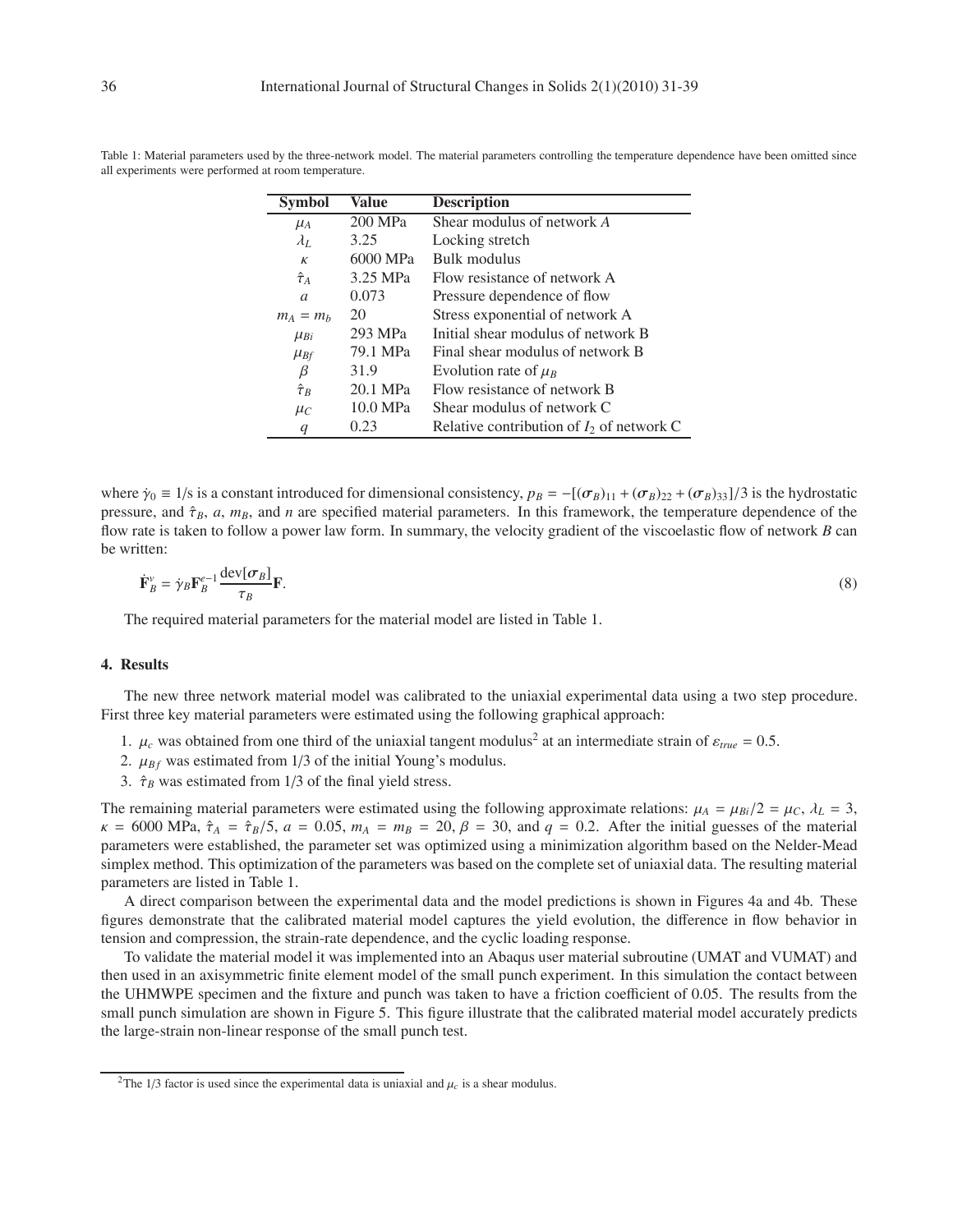

Figure 4: Comparison between experimental data and model predictions for UHMWPE in uniaxial tension, compression, and cyclic loading. All experiments were performed at room temperature.

The coefficient of determination  $(R^2)$  of the new material model is summarized in Table 2 together with the predicted values of a selection of other material models. The table illustrates that the new three-network model is superior to the other models at predicting the complete set of experimental data.

| <b>Model</b>                              | $\mathbb{R}^2$ for Uniaxial | $\mathbb{R}^2$<br>for<br><b>Punch</b> | Small $\mid R^2$ for Uniaxial<br>and Punch |
|-------------------------------------------|-----------------------------|---------------------------------------|--------------------------------------------|
| New Three Network Model                   | 0.977                       | 0.994                                 | 0.986                                      |
| Hybrid Model (Bergström et al., 2004)     | 0.943                       | 0.870                                 | 0.907                                      |
| Bergström and Boyce (1998) Model          | 0.859                       | 0.569                                 | 0.714                                      |
| Plasticity model with kinematic hardening | 0.684                       | 0.141                                 | 0.413                                      |
| Plasticity model with isotropic hardening | 0.505                       | 0.692                                 | 0.599                                      |

| Table 2: Summary of $R^2$ values for different material models. |  |  |
|-----------------------------------------------------------------|--|--|
|-----------------------------------------------------------------|--|--|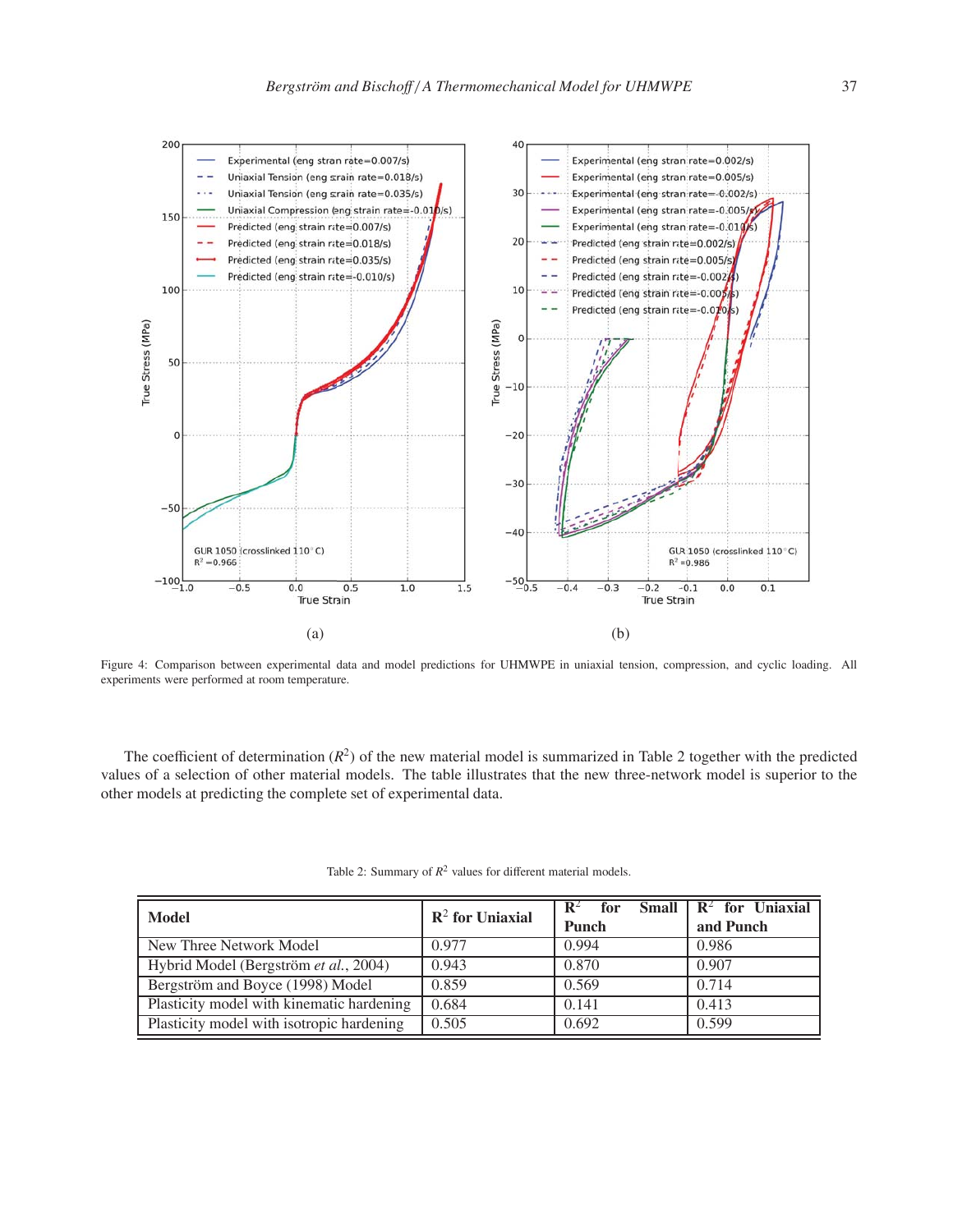

Figure 5: Comparison between experimental data and model predictions for UHMWPE in small punch loading. The experiment was performed at room temperature.

## **References**

- Arruda, E. and Boyce, M. (1995). Effects of strain rate, temperature and thermomechanical coupling on the finite strain deformation of glassy polymers, *Mech. Mater.* **19**, pp. 193–212.
- Arruda, E. M. and Boyce, M. C. (1993). A three-dimensional constitutive model for the large stretch behavior of rubber elastic materials, *J. Mech. Phys. Solids.* **41**, 2, pp. 389–412.
- Bergström, J., Kurtz, S., Rimnac, C. and Edidin, A. (2002). Constitutive modeling of ultra-high molecular weight polyethylene under large-deformation and cyclic loading conditions, *Biomaterials* **23**, pp. 2329–2343.
- Bergström, J., Rimnac, C. and Kurtz, S. (2003). Prediction of multiaxial mechanical behavior for conventional and highly crosslinked UHMWPE using a hybrid constitutive model, *Biomaterials* **24**, pp. 1365–1380.
- Bergström, J., Rimnac, C. and Kurtz, S. (2004). An augmented hybrid constitutive model for simulation of unloading and cyclic loading behavior of conventional and highly crosslinked uhmwpe, *Biomaterials* **25**, pp. 2171–2178.
- Bergström, J. S. and Boyce, M. C. (1998). Constitutive modeling of the large strain time-dependent behavior of elastomers, *J. Mech. Phys. Solids* **46**, pp. 931–954.
- Bergström, J. S. and Boyce, M. C. (2000). Large strain time-dependent behavior of filled elastomers, *Mechanics of Materials* **32**, pp. 620–644.
- Boyce, M. C., Weber, G. G. and Parks, D. M. (1989). On the kinematics of finite strain plasticity, *J. Mech. Phys. Solids* **37**, 5, pp. 647–665.
- F2183, A. (2002). Standard test method for small punch testing of ultra-high molecular weight polyethylene used in surgical implants, .